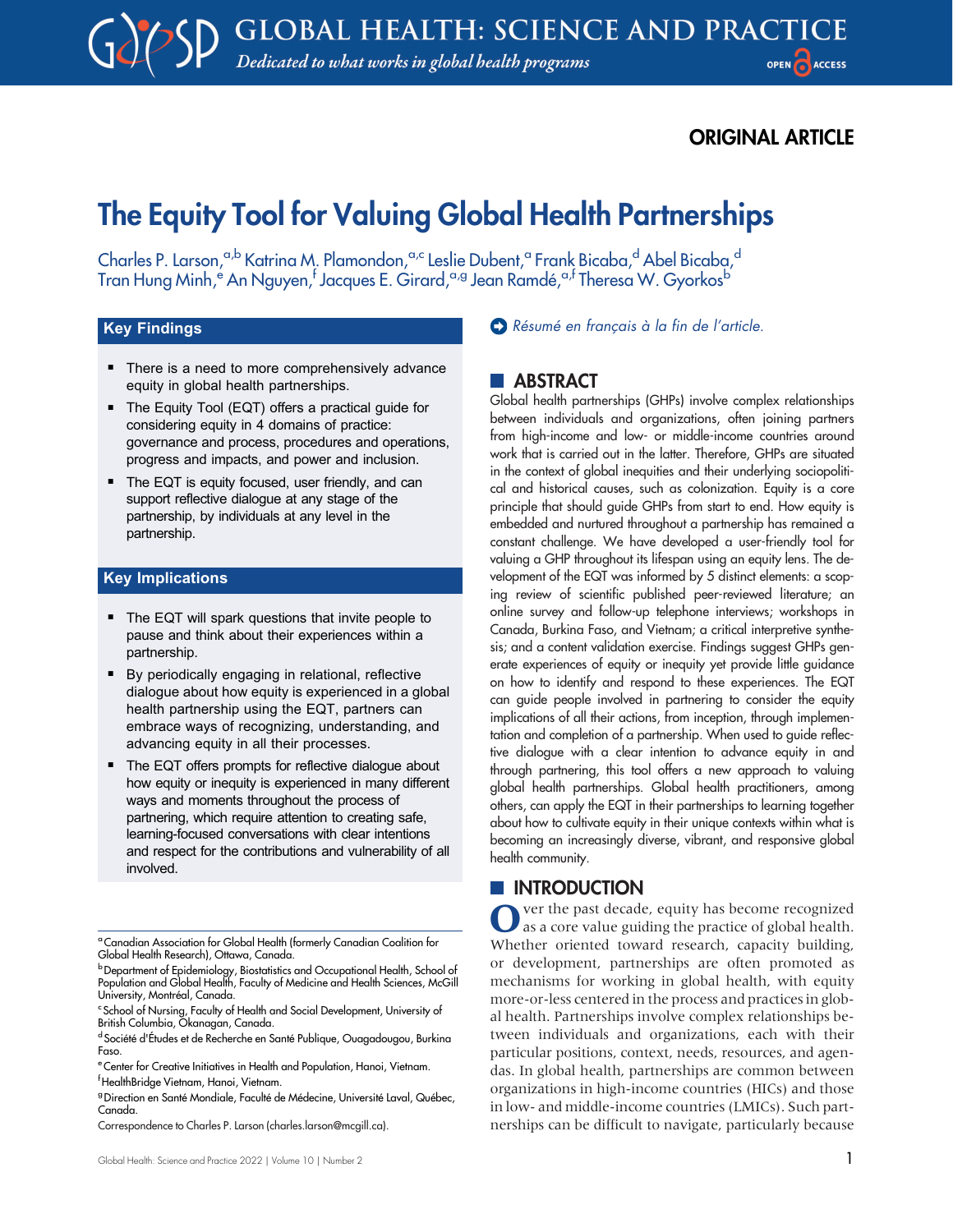GHPs that consider issues of equity in their processes and structures hold greater potential for lasting health impact and building local capacity than those that do not.

From each of these promising ways to put equity practices into action, a set of statements were derived that were intended to illuminate how people engaged in a GHP feel about the ways in which equity is functionally working.

issues of power are rooted in complex sociopolitical and economic histories.<sup>1[,2](#page-7-1)</sup> GHPs exist in the ambient context of persistent health and economic inequities between HICs and LMICs and continued calls for the decolonizing of global health. $3$  These inequities are caused by the unfair distribution of resources, wealth, and power.<sup>[4](#page-7-3)[,5](#page-7-4)</sup> Addressing (and even discussing) equity considerations and issues of power can be both sensitive and difficult, especially if such discourse is viewed as being outside the immediate goals of the partnership. Indeed, global health has had a long history of not directly talking about these issues. $3$  Yet, GHPs that consider issues of equity in their processes and structures hold greater potential for lasting health impact and building local capacity than those that do not. $67$ Attempts to construct a meaningful guide on what makes GHPs successful are varied and contextspecific, often without clear consideration of issues of equity[.8](#page-7-7)–[10](#page-7-8)

The Canadian Coalition for Global Health Research (CCGHR[\)\\*](#page-1-0) over the past decade has prioritized the promotion of equity in GHPs, resulting in the development of a Partnership Assessment  $Tool<sup>11,12</sup>$  $Tool<sup>11,12</sup>$  $Tool<sup>11,12</sup>$  and the equity-centered Principles for Global Health Research.<sup>[13](#page-7-11)[,14](#page-7-12)</sup> Another notable effort to amplify attentiveness to equity in GHPs is the Council on Health Research for Development's Research Fairness Initiative[.15](#page-7-13) These resources point to the importance of equity in partnering processes yet tend to focus on aspirational ideals or higherlevel considerations rather than on the day-to-day practices of partnering. Extending the scope of these equity-centered aspirational resources, we sought to develop a complementary, practical, user-friendly tool (the EQT) to support ongoing attention to issues of equity in the day-to-day practices of GHPs. In this article, we present the EQT, briefly describe how it was developed, and provide comprehensive and practical guidance on how it may be used. We invite those involved in GHPs to open a productive and relationship-building dialogue about the complex relational processes that lead to more equitycentered partnerships.

### **METHODS**

The development of the EQT was informed by 5 distinct inputs: (1) a scoping review of scientific published peer-reviewed literature; (2) an online survey and follow-up telephone interviews with global health practitioners and researchers; (3) workshops in Canada, Burkina Faso, and Vietnam; (4) a critical interpretive synthesis; and (5) a content validation exercise ([Supplement 1](http://ghspjournal.org/lookup/suppl/doi:10.9745/GHSP-D-21-00316/-/DCSupplemental) includes a detailed description of these inputs).

### Ethics Approval

We obtained ethics approvals from the Institutional Review Board of the Faculty of Medicine at McGill University (IRB # A01-E03-19A) and the University of British Columbia Okanagan (REB#H19-00232- A002). All participants gave their informed consent before participating in the online survey (written consent), telephone interviews (verbal consent), and workshops.

# RESULTS

Consolidating the results from the 5 inputs [\(Supplement 2\)](http://ghspjournal.org/lookup/suppl/doi:10.9745/GHSP-D-21-00316/-/DCSupplemental), the research team mapped what and how issues of equity were either being assessed or considered in GHPs. Guided by the equitycentered CCGHR Principles for Global Health Research, $13$  data showing specific and promising ways to practice equity were grouped under 4 different domains of practice (governance and process; procedures and operations; progress and impacts; and power and inclusion,  $[Table]^{16-43}$  $[Table]^{16-43}$  $[Table]^{16-43}$  $[Table]^{16-43}$ . From each of these promising ways to put practices into action, a set of statements for each domain of practice were derived—each intended to illuminate how people engaged in a GHP feel about the ways that equity is functionally working and experienced by themselves, as an individual, and in the partnership overall.

The cumulative results from the 5 inputs resulted in a set of 55 statements that form the final EQT ([Figure\)](#page-4-0). Because definitions of partnership terms and indicators were rarely defined or used congruently in the literature and to be transparent about the definitions used herein in developing the EQT tool, definitions are included in [Supplement 3.](http://ghspjournal.org/lookup/suppl/doi:10.9745/GHSP-D-21-00316/-/DCSupplemental) The French version of the tool is provided in [Supplement 4](http://ghspjournal.org/lookup/suppl/doi:10.9745/GHSP-D-21-00316/-/DCSupplemental).

The primary intent of the EQT is to support dialogue that enables people involved in partnering to reflect on their own experiences and to identify how equity is reflected (or not) in partnering practices or processes. It is important to begin conversations using the EQT with shared intention setting that emphasizes the use of the tool as a mechanism to identify equity considerations and support equity-centered practices, working together to learn from each other about how to advance equity in a good way. The tool will spark

<span id="page-1-0"></span>\*In July 2021, the CCGHR amalgamated with Canadian Society for International Health to become the Canadian Association for Global Health.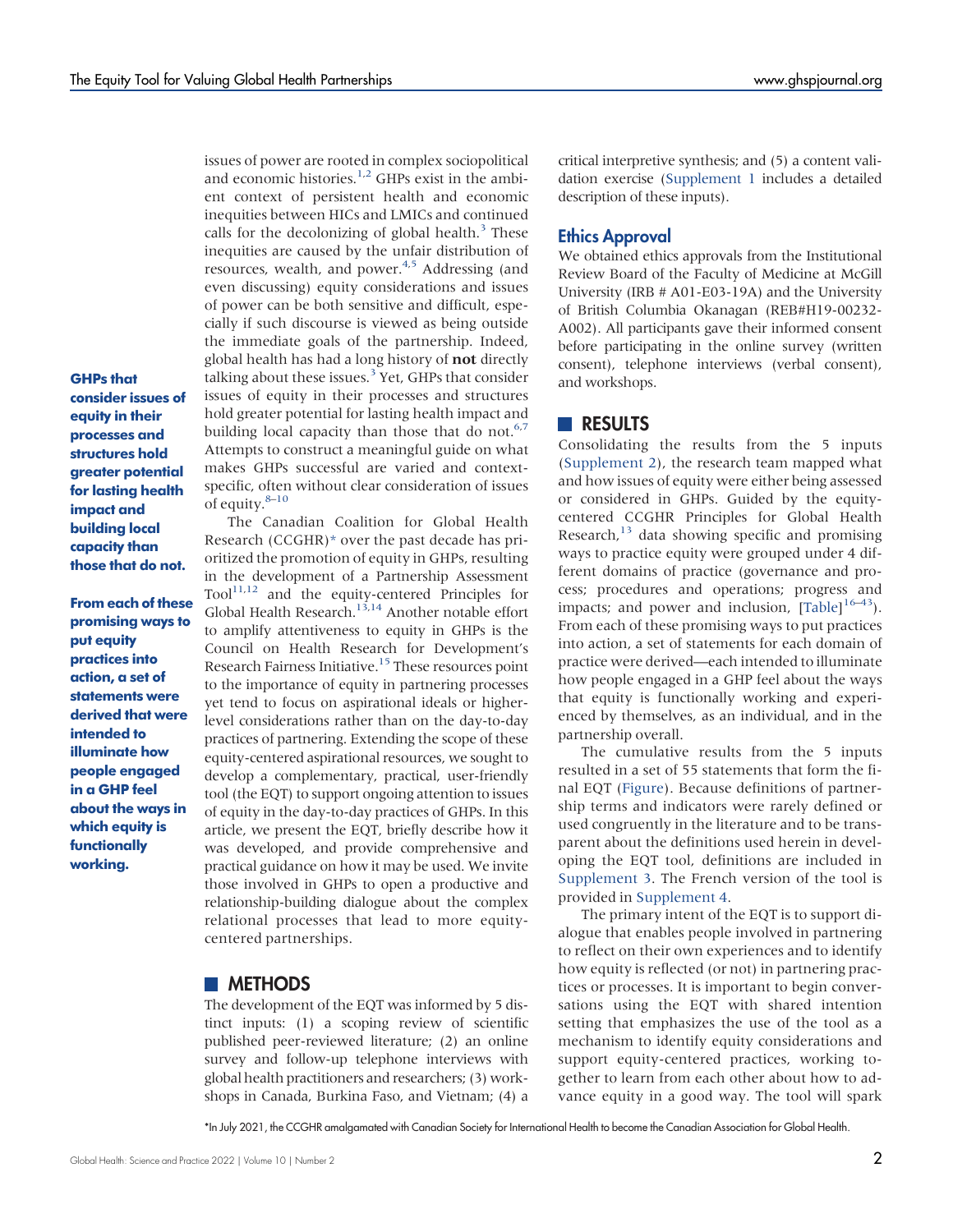# <span id="page-2-0"></span>TABLE. Overview of Partnering Practices and Sources of Evidence From the Scoping Review and Critical Interpretive Synthesis

| <b>Domains of Practice</b>   | <b>Partnering Practices</b>                                                                                                                                                                                                                                                                                                                                                            | <b>Promising Ways to Put These Practices Into</b><br>Action                                        | Sources of Evidence From Scoping Review/<br><b>Critical Interpretive Synthesis (First Author)</b>                                                                                                                                                                                                                                                                  |
|------------------------------|----------------------------------------------------------------------------------------------------------------------------------------------------------------------------------------------------------------------------------------------------------------------------------------------------------------------------------------------------------------------------------------|----------------------------------------------------------------------------------------------------|--------------------------------------------------------------------------------------------------------------------------------------------------------------------------------------------------------------------------------------------------------------------------------------------------------------------------------------------------------------------|
| Governance and<br>process    | Practices that have to do with assigning authori-<br>ty, making decisions, and creating accountability<br>as people work together toward an agreed end.<br>Ways in which partnerships set priorities and<br>directions, seek alignment between personal, or-<br>ganizational, and partnership goals; set inten-<br>tions; and determine who gets to be involved in<br>these processes. | Set shared priorities and objectives                                                               | Beran, <sup>16</sup> Buse, <sup>17</sup> Citrin, <sup>18</sup> Dean, <sup>19</sup> El<br>Bcheraoui, <sup>20</sup> Herrick, <sup>21</sup> John, <sup>22</sup> Kamya, <sup>23</sup><br>Leffers, <sup>24</sup> Lips, <sup>25</sup> Neuhann <sup>26</sup> , Njelesani, <sup>27</sup><br>Pattberg, <sup>28</sup> Perez-Escamilla, <sup>29</sup> Yarmoshuk <sup>30</sup> |
|                              |                                                                                                                                                                                                                                                                                                                                                                                        | Make decisions with transparency                                                                   | Beran, Bruen, 31 Buse, Citrin, Coffey, 32 Herrick,<br>John, Kamya, Perez-Escamilla, Steenhoff, 33<br>Storr, 34 Upvall <sup>35</sup>                                                                                                                                                                                                                                |
|                              |                                                                                                                                                                                                                                                                                                                                                                                        | Establish shared values and vision                                                                 | Beran, Birch, <sup>36</sup> Buse, Citrin, Coffey, El-<br>Bcheraoui, John, Lipsky, Murphy, Ndenga, 37<br>Pattberg, Shriharan, 38 Underwood, 39<br>Yarmoshuk, Yassi <sup>40</sup>                                                                                                                                                                                    |
|                              |                                                                                                                                                                                                                                                                                                                                                                                        | Articulate needs and expectations of what<br>skills, roles, people are needed                      | Beran, Herrick, Lipsky, Pattberg, Sandwell                                                                                                                                                                                                                                                                                                                         |
|                              |                                                                                                                                                                                                                                                                                                                                                                                        | Establish agreements (e.g., memorandum of<br>understanding)                                        | Beran, Buse, Lipsky, Steenhoff                                                                                                                                                                                                                                                                                                                                     |
|                              |                                                                                                                                                                                                                                                                                                                                                                                        | Create transparent accountability<br>mechanisms                                                    | Bruen, Perez-Escamilla                                                                                                                                                                                                                                                                                                                                             |
|                              |                                                                                                                                                                                                                                                                                                                                                                                        | Prioritize authentic partnering and<br>reciprocity                                                 | Beran, Dean, Kamya, John, Murphy, Neuhann,<br>Njelesani, Ridde, <sup>41</sup> Sriharan, Storr, Theissen, <sup>42</sup><br>Yarmoshuk                                                                                                                                                                                                                                |
|                              |                                                                                                                                                                                                                                                                                                                                                                                        | Share leadership, decision making                                                                  | Beran, Coffey, Dean, Kamya, Lipsky, Neuhann,<br>Pattberg, Steenhoff, Storr, Theissen, Upvall                                                                                                                                                                                                                                                                       |
|                              |                                                                                                                                                                                                                                                                                                                                                                                        | Clarify roles and responsibilities                                                                 | Birch, John, Kamya, Lipsky, Neuhann, Pattberg                                                                                                                                                                                                                                                                                                                      |
|                              |                                                                                                                                                                                                                                                                                                                                                                                        | Communicate clearly and often                                                                      | Beran, Birch, Coffey, Dean, John, Neuhann,<br>Njelesani, Perez-Escamilla, Ridde, Steenhoff,<br>Storr                                                                                                                                                                                                                                                               |
|                              |                                                                                                                                                                                                                                                                                                                                                                                        | Build trust and relationships                                                                      | Beran, Birch, Buse, Citrin, Coffey, Herrick, John,<br>Kamya, Leffers, Lipsky, Ndenga, Njelesani,<br>Pattberg, Ramaswamy, <sup>43</sup> Sandwell, Sriharan,<br>Storr, Theissen, Upvall, Yassi                                                                                                                                                                       |
|                              |                                                                                                                                                                                                                                                                                                                                                                                        | Plan for sustainable resourcing and finances                                                       | Beran, Birch, Buse, Dean, Herrick, John, Leffers,<br>Lipsky, Pattberg, Sandwell, Steenhoff,<br>Yarmoshuk, Yassi                                                                                                                                                                                                                                                    |
| Procedures and<br>operations | Practices that have to do with the day-to-day<br>management and conduct of work by people in-<br>volved in the partnership. These practices include<br>what routine opportunities people are afforded<br>by virtue of participating in the partnership (e.g.,<br>gaining skills) and the day-to-day operational<br>procedures (e.g., budget allocation; how<br>resources are shared).  | Use conflict-resolution mechanisms                                                                 | Bruen, Buse, Lipsky, Neuhann, Pattberg,<br>Perez-Escamilla, Steenhoff                                                                                                                                                                                                                                                                                              |
|                              |                                                                                                                                                                                                                                                                                                                                                                                        | Distribute resources equitably                                                                     | Beran, Citrin, Dean, Herrick, Neuhann,<br>Pattberg, Storr, Yarmoshuk                                                                                                                                                                                                                                                                                               |
|                              |                                                                                                                                                                                                                                                                                                                                                                                        | Provide fair salaries and compensation                                                             | Dean, Herrick, Ridde, Yarmoshuk                                                                                                                                                                                                                                                                                                                                    |
|                              |                                                                                                                                                                                                                                                                                                                                                                                        | Be aware of, and respond to, local needs,<br>cultures, and contexts                                | Beran, Birch, Citrin, Coffey, John, Leffers,<br>Ramaswamy, Ridde, Sriharan, Storr,<br>Underwood, Upvall, Yarmoshuk                                                                                                                                                                                                                                                 |
|                              |                                                                                                                                                                                                                                                                                                                                                                                        | Actively monitor ethical issues                                                                    | Birch, Buse, Murphy, Njelesani, Ridde, Yassi                                                                                                                                                                                                                                                                                                                       |
|                              |                                                                                                                                                                                                                                                                                                                                                                                        | Use transparent management and evalua-<br>tion mechanisms                                          | Birch, Bruen, Citrin, El Bcheraoui, Kamya,<br>Lipsky, Njelesani, Neuhann, Pattberg,<br>Ramaswamy, Steenhoff, Yassi                                                                                                                                                                                                                                                 |
|                              |                                                                                                                                                                                                                                                                                                                                                                                        | Do risk assessments and mitigate unpredict-<br>able (or unintended) changes, impacts, and<br>risks | Buse, Murphy, Pattberg, Ridde, Steenhoff                                                                                                                                                                                                                                                                                                                           |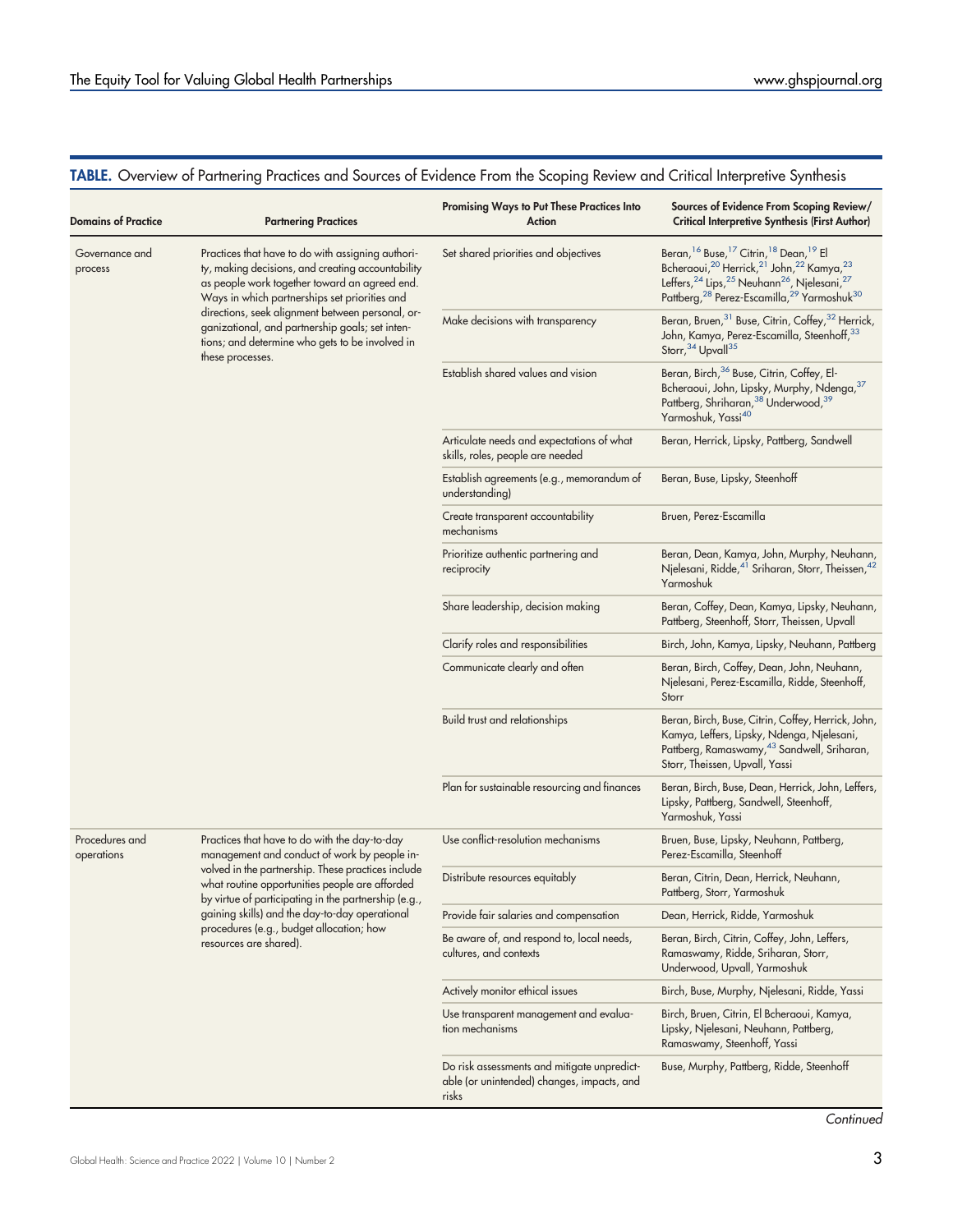| <b>Domains of Practice</b> | <b>Partnering Practices</b>                                                                                                                                                                                                                                                                                                                      | Promising Ways to Put These Practices Into<br>Action                                                                                                              | Sources of Evidence From Scoping Review/<br><b>Critical Interpretive Synthesis (First Author)</b>                                                         |
|----------------------------|--------------------------------------------------------------------------------------------------------------------------------------------------------------------------------------------------------------------------------------------------------------------------------------------------------------------------------------------------|-------------------------------------------------------------------------------------------------------------------------------------------------------------------|-----------------------------------------------------------------------------------------------------------------------------------------------------------|
|                            |                                                                                                                                                                                                                                                                                                                                                  | Recognize contributions                                                                                                                                           | Beran, Buse, Kamya, Lipsky                                                                                                                                |
|                            |                                                                                                                                                                                                                                                                                                                                                  | Make efforts to mitigate inequities in wealth,<br>resources, and power                                                                                            | Dean, Herrick, Murphy, Njelesani, Pattberg,<br>Ridde, Yarmoshuk, Yassi                                                                                    |
|                            |                                                                                                                                                                                                                                                                                                                                                  | Recognize inequities that exist both within<br>the partnership setting and between<br>partners                                                                    | Birch, Buse, Herrick, Njelesani, Pattberg, Ridde,<br>Storr, Underwood, Upvall, Yarmoshuk                                                                  |
|                            |                                                                                                                                                                                                                                                                                                                                                  | Adopt adaptive, flexible, responsive imple-<br>mentation approaches                                                                                               | Citrin, Lipsky, Perez-Escamilla, Ramaswamy                                                                                                                |
|                            |                                                                                                                                                                                                                                                                                                                                                  | Use evidence to inform action                                                                                                                                     | Buse, El-Bcheraoui, Pattberg                                                                                                                              |
|                            |                                                                                                                                                                                                                                                                                                                                                  | Provide access to mentoring and training                                                                                                                          | Birch, Dean, Herrick, John, Leffers, Ridde,<br>Steenhoff, Underwood, Upvall, Yarmoshuk                                                                    |
| Progress and impacts       | Practices that have to do with determining and<br>setting goals for personal, partner, community,<br>and overall benefits of the partnership and its<br>outputs, outcomes, and products-both actual<br>and potential (e.g., alignment with local priori-<br>ties), including long-term sustainability of the<br>partnership and/or its benefits. | Monitor performance and impacts                                                                                                                                   | Beran, Bruen, Buse, Dean, Herrick, Leffers,<br>Pattberg, Ramaswamy, Yassi                                                                                 |
|                            |                                                                                                                                                                                                                                                                                                                                                  | Focus on learning and solutions                                                                                                                                   | Citrin, Dean, El-Bcheraoui, John, Neuhann,<br>Njelesani, Ramaswamy, Ridde, Storr,<br>Underwood, Upvall, Yassi                                             |
|                            |                                                                                                                                                                                                                                                                                                                                                  | Plan knowledge translation efforts that re-<br>spond to local needs                                                                                               | Beran, Birch, Coffey, Murphy, Njelesani                                                                                                                   |
|                            |                                                                                                                                                                                                                                                                                                                                                  | Consider long-term vision and impacts, in-<br>cluding on human rights, environment,<br>Sustainable Developments Goals, how the<br>partnership will advance equity | Birch, Citrin, Coffey, El-Bcheraoui, Herrick,<br>John, Leffers, Lipsky, Njelesani, Pattberg,<br>Perez-Escamilla, Ramaswamy, Steenhoff, Storr,<br>Theissen |
|                            |                                                                                                                                                                                                                                                                                                                                                  | Prioritize positive local impacts                                                                                                                                 | Buse, Citrin, Coffey, Herrick, Lipsky, Neuhann,<br>Pattberg, Ramaswamy, Ridde, Sriharan                                                                   |
|                            |                                                                                                                                                                                                                                                                                                                                                  | Actively enable people to make meaningful<br>contributions                                                                                                        | Beran, Buse, Coffey, Dean, Lipsky, Njelesani,<br>Ridde, Upvall, Yassi                                                                                     |
|                            |                                                                                                                                                                                                                                                                                                                                                  | Consider equity in authorship and<br>publication                                                                                                                  | Citrin, Dean, Murphy, Ridde                                                                                                                               |
| Power and inclusion        | Practices that have to do with awareness and re-<br>sponsiveness to power dynamics, issues of equity<br>and representation, voice, feelings of genuine                                                                                                                                                                                           | Practice inclusive, participatory processes<br>that value different perspectives                                                                                  | Coffey, Lipsky, Murphy, Ngenga, Neuhann,<br>Njelesani, Ridde, Sriharan, Theissen,<br>Yarmoshuk, Yassi                                                     |
|                            | inclusion, and relational experience of being in a<br>partnership.                                                                                                                                                                                                                                                                               | Know and use partners' strengths                                                                                                                                  | Buse, Lipsky, Neuhann, Njelesani,<br>Ramaswamy, Ridde, Sandwell, Theissen, Upvall                                                                         |
|                            |                                                                                                                                                                                                                                                                                                                                                  | Include diverse perspectives and all the rel-<br>evant stakeholders, especially across gen-<br>ders and by communities intended as<br>beneficiaries               | Beran, Birch, Bruen, Buse, Coffey, Kamya,<br>Leffers, Ridde, Sandwell, Steenhoff, Theissen,<br>Yarmoshuk                                                  |
|                            |                                                                                                                                                                                                                                                                                                                                                  | Seek to understand diverse perspectives and<br>their relationship to power, mitigate power<br>imbalances                                                          | Beran, Citrin, Coffey, Dean, John, Murphy,<br>Njelesani, Ridde, Sriharan, Storr, Upvall                                                                   |
|                            |                                                                                                                                                                                                                                                                                                                                                  | Value and recognize technical skills                                                                                                                              | Beran, Kamya, Lipsky, Njelesani                                                                                                                           |
|                            |                                                                                                                                                                                                                                                                                                                                                  | Strive for reciprocity                                                                                                                                            | Citrin, Kamya, Lipsky, Njelesani, Ridde,<br>Sandwell, Theissen, Upvall, Yarmoshuk                                                                         |
|                            |                                                                                                                                                                                                                                                                                                                                                  | Invite genuine participation, listen actively to<br>all relevant stakeholders, avoid token<br>involvement                                                         | Beran, Citrin, Dean, Ridde, Sandwell, Sriharan,<br>Storr, Theissen, Yarmoshuk                                                                             |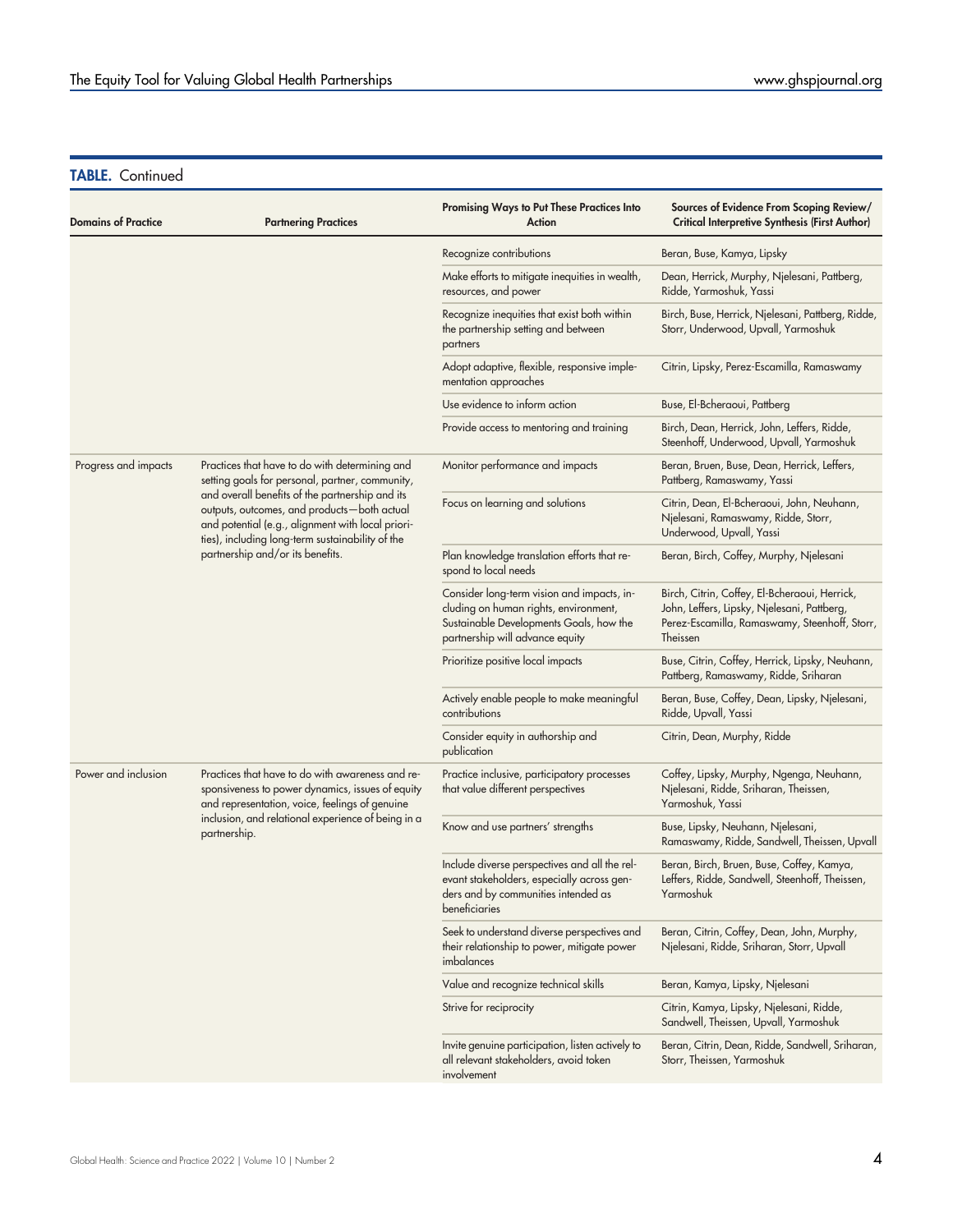# <span id="page-4-0"></span>FIGURE. The Equity Focused Tool for Valuing Global Health Partnerships

**Governance & Process** How your partnership is comprised, makes decisions, considers contributions

| About your experience                                                            | Yes        | <b>Unsure</b> | No. |
|----------------------------------------------------------------------------------|------------|---------------|-----|
| 1. The goals and objectives of our partnership support my own learning.          |            |               |     |
| 2. I trust others in our partnership.                                            |            |               |     |
| 3. My technical expertise and skills are known and meaningfully used.            |            |               |     |
| 4. I support the shared values that guide our partnership.                       |            |               |     |
| 5. Leadership is shared meaningfully and appropriately.                          |            |               |     |
| 6. I participate in decisions about how funds are used and managed.              |            |               |     |
| 7. I am confident that others know my needs and expectations.                    |            |               |     |
| 8. I rarely experience ethical or moral distress about our partnership.          |            |               |     |
| Add other considerations specific to your situation                              |            |               |     |
|                                                                                  |            |               |     |
|                                                                                  |            |               |     |
| About the partnership overall                                                    | <b>Yes</b> | <b>Unsure</b> | No. |
| 9. Our partnership sets priorities that respond to those it seeks to serve.      |            |               |     |
| 10. Our partnership goals and objectives align with community and/or stakeholder |            |               |     |
| needs and priorities.                                                            |            |               |     |
| 11. Our partnership makes decisions with transparency.                           |            |               |     |
| 12. Our partnership enables meaningful capacity building and/or mentoring.       |            |               |     |
| 13. Our partnership ensures that all partners' needs and expectations are known. |            |               |     |
| 14. Our partnership involves the right mix of people.                            |            |               |     |
| 15. Our partnership aligns meaningfully to each partner's needs.                 |            |               |     |
| 16. Our partnership upholds the ethical obligations of all partners.             |            |               |     |

**Procedures & Operations** How your partnership functions and implements action on a day-to-day basis

| About your experience                                                            | Yes | <b>Unsure</b> | N <sub>0</sub> |
|----------------------------------------------------------------------------------|-----|---------------|----------------|
| 17. I am fairly compensated for my contributions, either directly or indirectly. |     |               |                |
| 18. My contributions are valued by others in the partnership.                    |     |               |                |
| 19. I am learning from others involved in our partnership.                       |     |               |                |
| 20. I have confidence in the day-to-day activities of our partnership.           |     |               |                |
| 21. Communication is clear and consistent.                                       |     |               |                |
| 22. I am provided opportunities to improve my skills.                            |     |               |                |
| Add other considerations specific to your situation                              |     |               |                |
|                                                                                  |     |               |                |
| About the partnership overall                                                    | Yes | <b>Unsure</b> | N <sub>o</sub> |
| 23. Budget decisions involve all partners.                                       |     |               |                |
| 24. Our partnership pays attention to financial sustainability.                  |     |               |                |
| 25. Financial and other resources are equitably shared among partners.           |     |               |                |
| 26. Our partnership pays attention to how well it is functioning.                |     |               |                |
| 27. Our partnership strives to learn from doing.                                 |     |               |                |
| 28. Financial compensation for staff (salaries, per diems, etc.) is equitable.   |     |               |                |
| 29. Our partnership uses effective mechanisms for accountability.                |     |               |                |
| 30. We actively work on identifying and responding to ethical issues.            |     |               |                |
| 31. Our partnership has the right mix of competencies and capacities.            |     |               |                |
| Add other considerations specific to your situation                              |     |               |                |

questions that allow people to pause and think about their experiences of partnering. Different people involved in the partnership will experience the partnership and equity within it differently. These differences are expected and provide a foundation for exploring how to better understand how some aspect of partnering is (or is not) working to advance equity. Partnerships may find it useful to use the tool to guide dialogue from the earliest phases of partnering. Specific effort to use the dialogue as a resource in identifying how equity considerations can be integrated into the work of the partnership. Partnerships may choose to revisit the EQT periodically and when they end or transform into something new. Pausing to reflect on equity considerations will support more equitable engagement in future partnerships.

Before entering into a GHP, organizations, and staff less familiar with principles of equity and related issues (e.g., cultural humility and issues of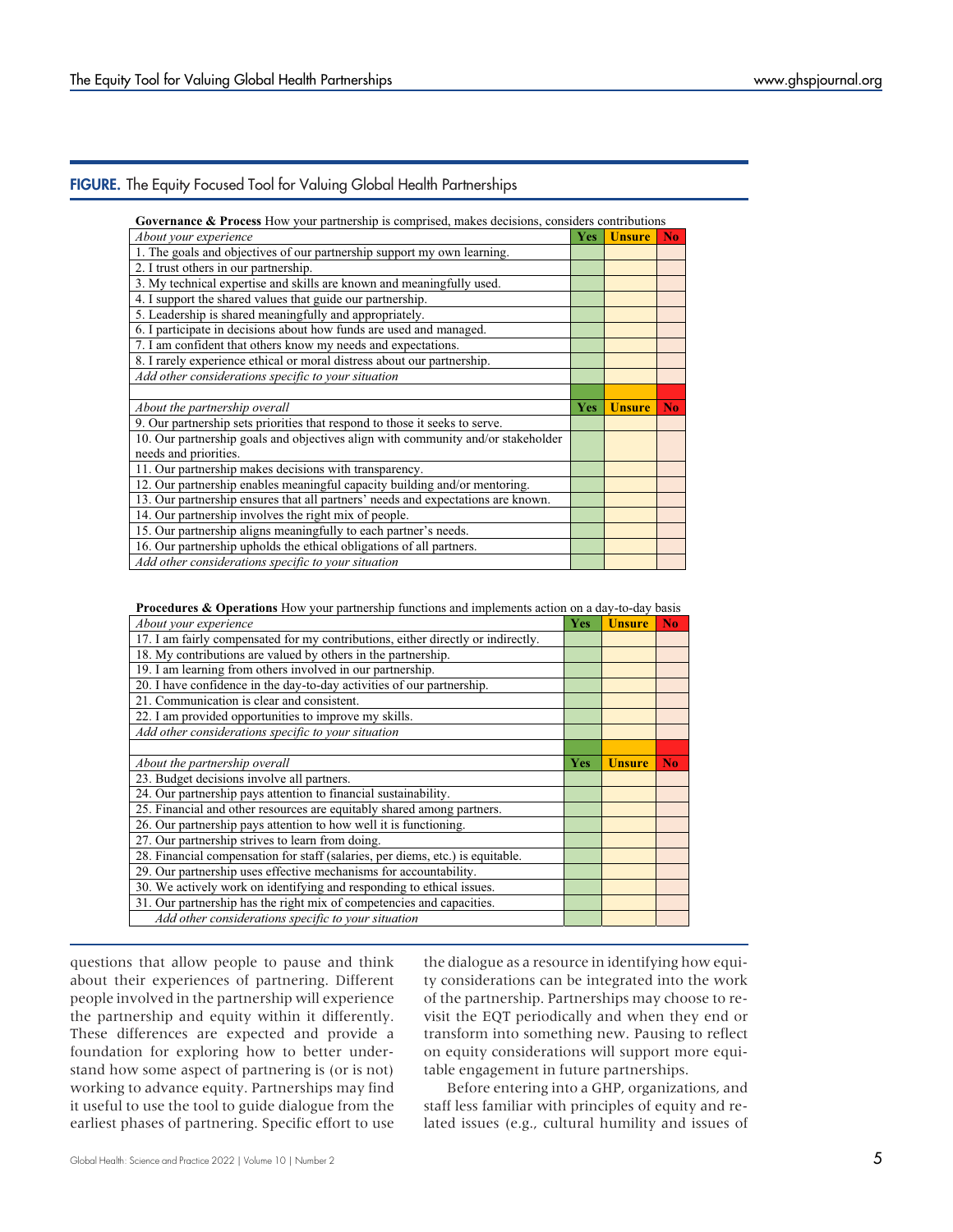# FIGURE. Continued

|  | <b>Progress &amp; Impacts</b> The difference your partnership makes for partners and those it serves |
|--|------------------------------------------------------------------------------------------------------|

| About your experience                                                          | <b>Yes</b> | <b>Unsure</b> | N <sub>0</sub> |
|--------------------------------------------------------------------------------|------------|---------------|----------------|
| 32. Being involved in this partnership is fulfilling.                          |            |               |                |
| 33. My contributions are acknowledged by others.                               |            |               |                |
| 34. I agree with decisions about intellectual property and publication.        |            |               |                |
| 35. I am hopeful about the benefits of our partnership to those it serves.     |            |               |                |
| 36. I feel good about my involvement in the partnership.                       |            |               |                |
| Add other considerations specific to your situation                            |            |               |                |
|                                                                                |            |               |                |
| About the partnership overall                                                  |            | <b>Unsure</b> | N <sub>0</sub> |
| 37. The development of knowledge translation products responds to the literacy |            |               |                |
| needs, culture, and context of those our partnership seeks to serve.           |            |               |                |
| 38. Our partnership strives to benefit organizations, communities, or groups   |            |               |                |
| outside of the partnership itself.                                             |            |               |                |
| 39. Our partnership has a positive local impact.                               |            |               |                |
| 40. Our partnership has a positive broader impact.                             |            |               |                |
| 41. Issues of intellectual property and publication are openly discussed.      |            |               |                |
| 42. Sustainability and future planning are openly discussed.                   |            |               |                |
| 43. This partnership offers opportunities for supporting career pathways.      |            |               |                |
| Add other considerations specific to your situation                            |            |               |                |

**Power & Inclusion** How your partnership actively embraces diversity and responds to issues of power

| <b>Yes</b> | <b>Unsure</b> | N <sub>0</sub> |
|------------|---------------|----------------|
|            |               |                |
|            |               |                |
|            |               |                |
|            |               |                |
|            |               |                |
|            |               |                |
|            |               |                |
|            |               |                |
|            |               |                |
| <b>Yes</b> | <b>Unsure</b> | N <sub>0</sub> |
|            |               |                |
|            |               |                |
|            |               |                |
|            |               |                |
|            |               |                |
|            |               |                |
|            |               |                |
|            |               |                |
|            |               |                |
|            |               |                |

power and privilege) need to be considered. [Supplement 5](http://ghspjournal.org/lookup/suppl/doi:10.9745/GHSP-D-21-00316/-/DCSupplemental) lists several references that can support people to engage in conversations using the EQT in ways that are safe, respectful, and productive.

# **DISCUSSION**

Using an iterative, mixed-methods approach, our research culminated in creating a tool to guide practical, equity-centered dialogue about how a GHP is functioning. The literature review identified several GHP assessment tools. These tools reflected the authors' interpretation of what contributes to good partnership practices based on their experiences in GHPs that were created to support capacity building, the delivery of services, and/or research activities. However, the review did not provide tools to support dialogue or practices for navigating complex (and often uncomfortable) issues of equity. It has been suggested that issues of power and equity are unavoidable in partnerships that are situated in contexts that are characterized by inequities.<sup>[44](#page-8-25)</sup> Principles aimed at guiding good partnering practices in global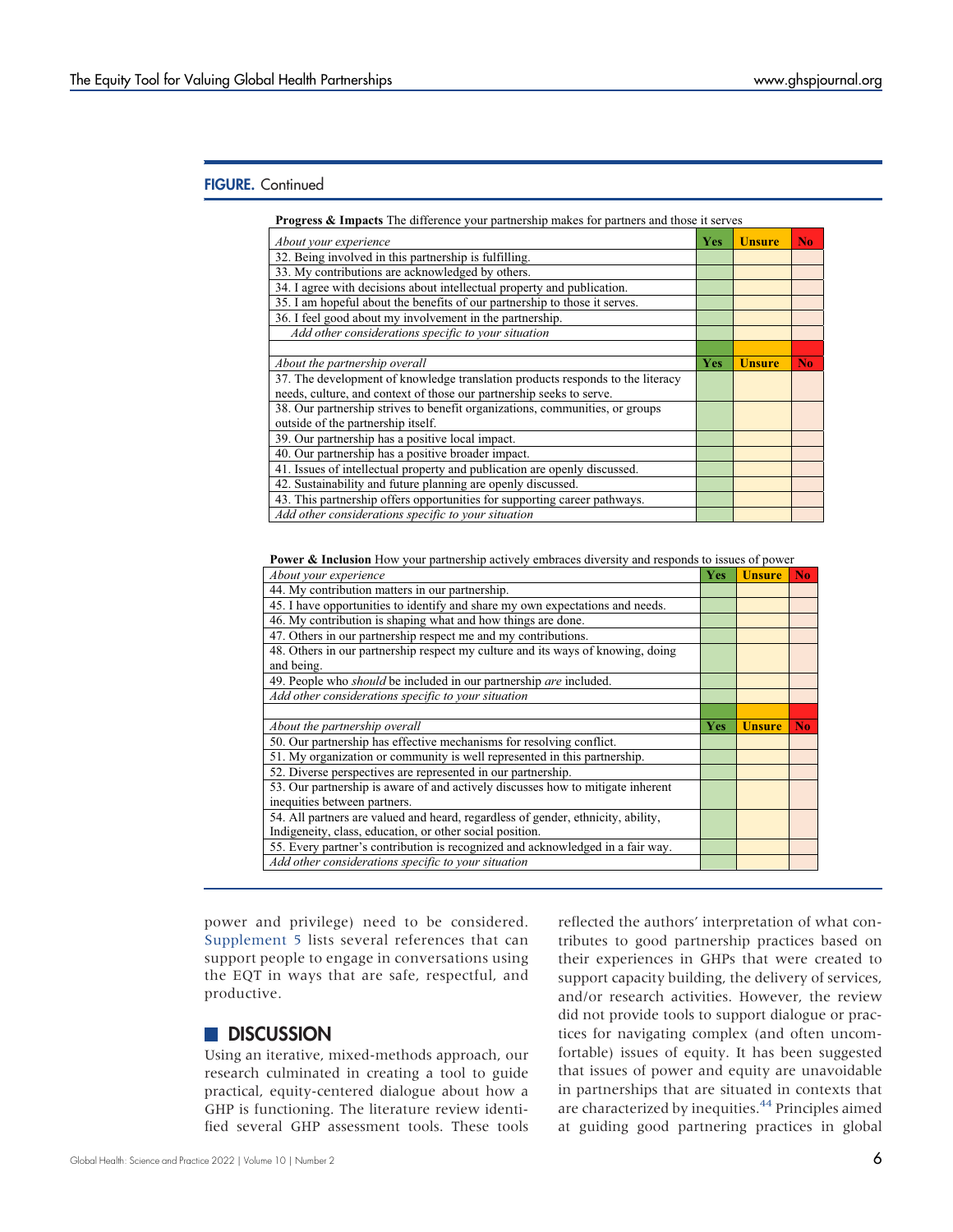health, for example, emphasize the need to pay attention to how equity actions are integrated into the process of partnering itself.<sup>45[,46](#page-8-27)</sup> Equity-centric partnering pays attention to issues of equity as something experienced by people involved in partnerships, and therefore, requires attention to **how** equity is reflected both in the partnership overall and for each person involved in the partnership.

The EQT is unique and novel in its incorporation of evidence-informed practices for advancing equitable partnerships. It offers a reflective foundation to guide constructive dialogue about experiences of equity. The tool focuses on partnering practices that connect to equity experiences of individuals as well as experiences connected to the function of a partnership as a whole. Importantly, it is not intended to be used as a top-down set of standards or expectations for which people in positions of authority "collect" from others. It purposively does not include a score and ought to be used to support and inform constructive conversations rather than as a framework for evaluation. There may be particular contexts or additional considerations that people engaged in a GHP might want to reflect upon. For this reason, every section has space for additional statements to be added. This may include, for example, consideration of local or national contexts and potential donor obligations that influence equity-centered actions.

# Guide to Using the EQT

The EQT is a practical means of appreciating the quality of different aspects of a partnership in terms of established equity and promising practices. Each of its 4 domains of practice incorporates statements about an individual's experiences within the partnership: green, yellow, and red colors provide a visual cue for what GHPs might be invited to focus on in their reflection and dialogue about how their partnership is working. It is important for partners to discuss, as early as possible in the partnership, how the EQT will be used. Considerations might include the size of the partnership, the roles and responsibilities of all persons working in the partnership at different levels, and how results will be managed.

Conversations about equity create vulnerabilities and discomfort for many people, requiring facilitation skills and care. Across many disciplines, and even generally in public conversation, conversations about issues of equity are high risk. Everyone in a GHP experiences different positions of power. These experiences, the history of colonization, and ongoing neocolonial practices need to be

confronted. Conversations about people's experiences of equity or inequity are welcomed in an inclusive and respectful way that attends to the cultural, emotional, physical, and career safety of all people who contribute. This might mean creating multiple tables of dialogue so that all people who should have a free and active voice can do so in a way that they feel safe. Partners can explore how to accomplish this together, designing an approach that works for them. There are excellent examples of workshops or training initiatives that focus on building awareness of, and responsiveness to, power dynamics, privilege, and equity that can be useful for GHPs that wish to embrace a consistent practice of equity-centric partnering.<sup>[16](#page-7-14)[,46](#page-8-27)</sup>

Because a partnership evolves over different phases, a periodic appreciation of equity and other considerations is appropriate at different times between initiation and completion. The EQT is intended to be used by partnering individuals or organizations who are initiating or are currently participating in a GHP. For this reason, the EQT is designed to be efficiently used as often and as strategically as needed to ensure adequate and timely reflection to guide responsiveness. It can also be used by individuals working at different levels within a partnership or by partner organizations as a whole (as represented by one or more of the lead partners). Issues of confidentiality should be discussed and agreed upon beforehand. The EQT can be completed either individually or collaboratively, or both, so that all voices can be heard. Ideally, an action plan should be established to implement recommended actions to mitigate indicators of concern. It needs to be reiterated that the primary intent of the EQT is to flag areas that need attention such that a conversation can follow, ultimately leading to improving the partnership. It doesn't necessarily matter if the tool is used to guide individual or group reflection—if there are areas where people's responses fall in the yellow or red zone or points where partners differ in their perception, the tool invites discussion about equity. The tool is intentionally not scored nor is it to be used to conclude that a partnership is, or is not, equitable. Organizations are encouraged to share their experiences with the EQT.

### **Limitations**

While the EQT benefited from input from different stakeholders during the online survey and workshops both in Canada and in 2 LMICs, there are limitations to its development. These include the use of strict inclusion criteria for the bibliographic

The unique and novel EQT should be used to support and inform constructive conversations on equity not as a framework for evaluation.

The EQT's primary intent is to flag areas that need attention such that a conversation can follow, ultimately leading to improving the partnership.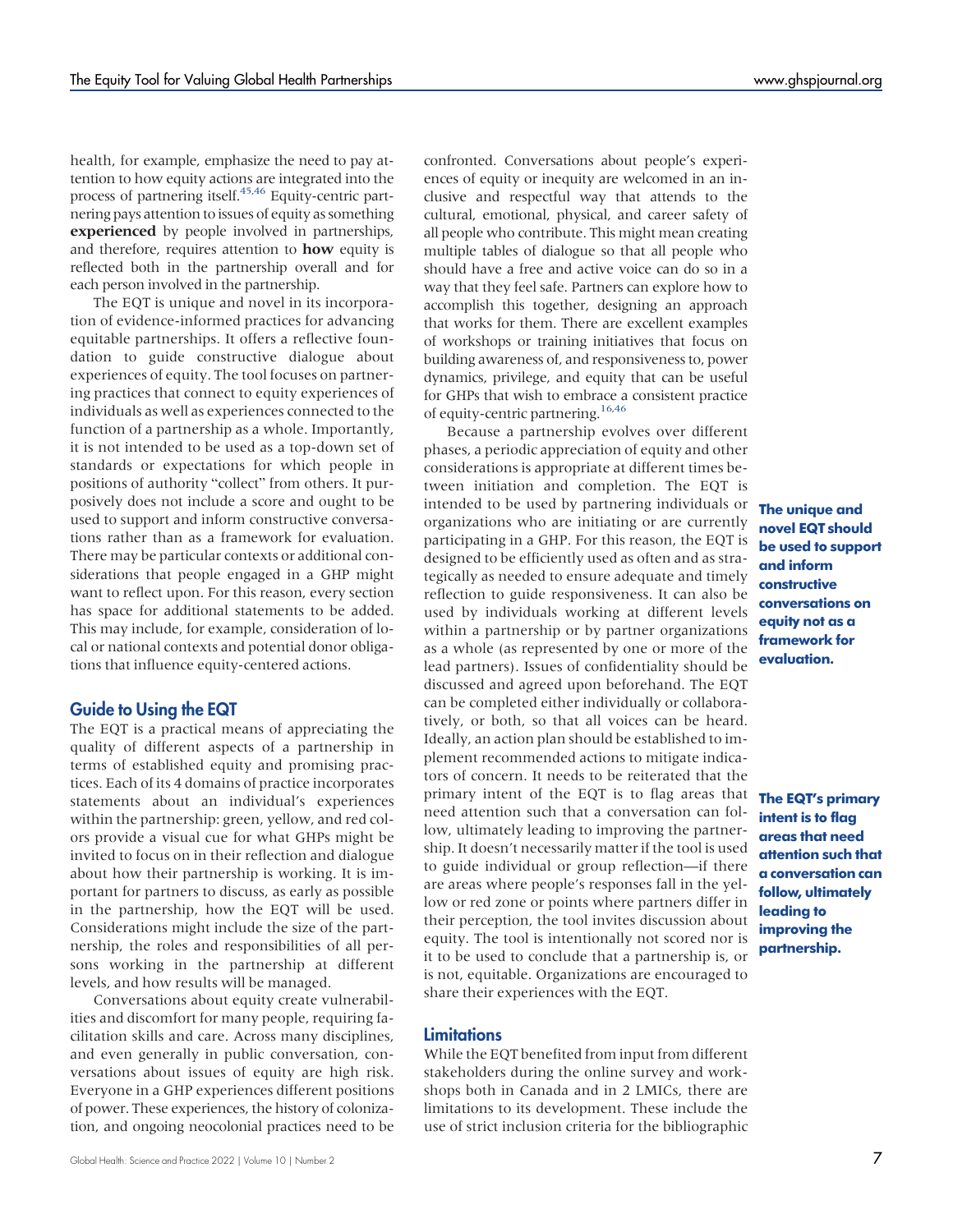search and a validation exercise limited to face and content validity. Field testing of the EQT for criterion validity across varied cultures and regions is needed. The value and uptake of the EQT in GHPs will only be able to be fully appreciated after it is used in varied types of partnerships and settings over time. Global health partnerships are encouraged to use EQT and are invited to share their learning experiences through commentary to GHPs.

# **CONCLUSION**

The EQT can support people involved in GHPs to advance equity in their actions and relationships, at all levels within the partnership. By engaging in a continuous process of learning and reflection, grounded in an intention of advancing equitable partnerships, GHPs can identify how their partnering can be more responsive and inclusive. By centering equity considerations in their processes, practices, and structure, GHPs can foster a dynamic and respectful culture of practicing equity in global health.

Acknowledgments: The authors are grateful to all participants in the survey, interviews, and workshops; Sian FitzGerald and Peter Berti from HealthBridge Canada; Mira Johri from Université de Montréal; Canadian Coalition for Global Health Research commentors and staff (amalgamated into the Canadian Association for Global Health in July 2021); and HealthBridge staff. This project is brought to you in partnership with Global Affairs Canada and the Canadian Partnership for Women and Children's Health (CanWaCH). We also gratefully acknowledge the support of Jessica Ferne (CanWaCH). Genevieve Gore, Librarian, Schulich Library of Physical Sciences, Life Sciences and Engineering, McGill University provided expert advice on the bibliographic search.

Funding: This study was funded by Global Affairs Canada through the CanWaCH Collaborative Labs Program.

Author contributions: CPL, TWG, JEG, and KMP developed the overall research question and its constituent components. LD, CPL, TWG, and KMP completed the scoping review. KMP led the critical interpretive synthesis, synthesized findings, and drafted the first rendition of the EQT tool. LD managed all aspects of the online survey, administered all telephone interviews, and arranged and participated in all workshops (with CPL for the Ottawa, Montréal, and Hanoi workshops and with TWG for the Ottawa and Montréal workshops). JR, AN, THM, FB, and AB oversaw the conduct of workshops in Vietnam and Burkina Faso and contributed to the development of the EQT. TWG, CPL, and KMP wrote the first draft of the manuscript. All authors contributed to and approved the final submitted manuscript.

Competing interests: None declared.

### **REFERENCES**

- <span id="page-7-0"></span>1. Eichbaum QG, Adams LV, Evert J, et al. Decolonizing global health education: rethinking institutional partnership and approaches. Acad Med. 2021; 96(3):329–335. [CrossRef.](https://doi.org/10.1097/acm.0000000000003473) [Medline](http://www.ncbi.nlm.nih.gov/pubmed/32349015)
- <span id="page-7-1"></span>2. Fourie C. The trouble with inequalities in global health partnerships. Med Anthropol Theory. 2018;5(2):142–155. [CrossRef](https://doi.org/10.17157/mat.5.2.525)
- <span id="page-7-2"></span>3. Abimbola S, Pai M. Will global health survive its decolonisation? Lancet. 2020;396(10263):1627–1628. [CrossRef.](https://doi.org/10.1016/s0140-6736(20)32417-x) [Medline](http://www.ncbi.nlm.nih.gov/pubmed/33220735)
- <span id="page-7-3"></span>4. Commission on Social Determinants of Health. Closing the Gap in a Generation: Health Equity Through Action on the Social Determinants of Health: Final Report. World Health Organization; 2008. Accessed March 31, 2022. [http://apps.who.int/iris/](http://apps.who.int/iris/bitstream/10665/43943/1/9789241563703_eng.pdf) [bitstream/10665/43943/1/9789241563703\\_eng.pdf](http://apps.who.int/iris/bitstream/10665/43943/1/9789241563703_eng.pdf)
- <span id="page-7-4"></span>5. Pan American Health Organization (PAHO). Just Societies: Health Equity and Dignified Lives.Executive Summary of the Report of the Commission of the Pan American Health Organization on Equity and Health Inequalities in the Americas. PAHO; 2018. Accessed March 31, 2022. <https://iris.paho.org/handle/10665.2/49505>
- <span id="page-7-5"></span>6. Boum Y II, Burns BF, Siedner M, Mburu Y, Bukusi E, Haberer JE. Advancing equitable global health research partnerships in Africa. BMJ Glob Health. 2018;3(4):e000868. [CrossRef](https://doi.org/10.1136/bmjgh-2018-000868). [Medline](http://www.ncbi.nlm.nih.gov/pubmed/30167335)
- <span id="page-7-6"></span>7. Kumar M. Championing equity, empowerment and transformational leadership in (Mental Health) research partnerships: aligning collaborative work with the global development agenda. Front Psychiatry. 2019;10:99. [CrossRef](https://doi.org/10.3389/fpsyt.2019.00099). [Medline](http://www.ncbi.nlm.nih.gov/pubmed/30936839)
- <span id="page-7-7"></span>8. Barnes A, Brown GW, Harman S. Understanding global health and development partnerships: Perspectives from African and global health system professionals. Soc Sci Med. 2016;159:22–29. [CrossRef](https://doi.org/10.1016/j.socscimed.2016.04.033). [Medline](http://www.ncbi.nlm.nih.gov/pubmed/27155226)
- 9. Hoekstra F, Mrklas KJ, Khan M, et al. A review of reviews on principles, strategies, outcomes and impacts of research partnerships approaches: a first step in synthesising the research partnership literature. Health Res Policy Syst. 2020;18(1):51. [CrossRef](https://doi.org/10.1186/s12961-020-0544-9). [Medline](http://www.ncbi.nlm.nih.gov/pubmed/32450919)
- <span id="page-7-8"></span>10. Mercer T, Gardner A, Andama B, et al. Leveraging the power of partnerships: spreading the vision for a population health care delivery model in western Kenya. Global Health. 2018;14(1):44. [CrossRef](https://doi.org/10.1186/s12992-018-0366-5). [Medline](http://www.ncbi.nlm.nih.gov/pubmed/29739421)
- <span id="page-7-9"></span>11. CCGHR Canadian Coalition for Global Health Research (CCGHR). Partnership Assessment Tool. CCGHR; 2009. Accessed March 31, 2022. [https://cagh-acsm.org/en/our-work/country-partnerships/](https://cagh-acsm.org/en/our-work/country-partnerships/partnership-assessment-tool) [partnership-assessment-tool](https://cagh-acsm.org/en/our-work/country-partnerships/partnership-assessment-tool)
- <span id="page-7-10"></span>12. Murphy J, Hatfield J, Afsana K, Neufeld V. Making a commitment to ethics in global health research partnerships: a practical tool to support ethical practice. J Bioeth Inq. 2015;12(1):137–146. [CrossRef.](https://doi.org/10.1007/s11673-014-9604-6) **[Medline](http://www.ncbi.nlm.nih.gov/pubmed/25648123)**
- <span id="page-7-11"></span>13. Canadian Coalition for Global Health Research (CCGHR). CGHR Principles for Global Health Research. CCGHR; 2015. Accessed March 31, 2022. [https://idl-bnc-idrc.dspacedirect.org/bitstream/](https://idl-bnc-idrc.dspacedirect.org/bitstream/handle/10625/58792/IDL%20-%2058792.pdf) [handle/10625/58792/IDL%20-%2058792.pdf](https://idl-bnc-idrc.dspacedirect.org/bitstream/handle/10625/58792/IDL%20-%2058792.pdf)
- <span id="page-7-12"></span>14. Plamondon KM, Bisung E. The CCGHR Principles for Global Health Research: centering equity in research, knowledge translation, and practice. Soc Sci Med. 2019;239:112530. [CrossRef](https://doi.org/10.1016/j.socscimed.2019.112530). [Medline](http://www.ncbi.nlm.nih.gov/pubmed/31539786)
- <span id="page-7-13"></span>15. Lavery JV, IJsselmuiden C. The Research Fairness Initiative: filling a critical gap in global research ethics. Gates Open Research. 2018;2:58. [CrossRef.](https://doi.org/10.12688/gatesopenres.12884.1) [Medline](http://www.ncbi.nlm.nih.gov/pubmed/30706057)
- <span id="page-7-14"></span>16. Beran D, Aebischer Perone S, Alcoba G, et al. Partnerships in global health and collaborative governance: lessons learnt from the Division of Tropical and Humanitarian Medicine at the Geneva University Hospitals. Global Health. 2016;12(1):14. [CrossRef](https://doi.org/10.1186/s12992-016-0156-x). [Medline](http://www.ncbi.nlm.nih.gov/pubmed/27129684)
- <span id="page-7-15"></span>17. Buse K, Tanaka S. Global public-private health partnerships: lessons learned from ten years of experience and evaluation. Int Dent J. 2011;61(Suppl 2):2–10. [CrossRef](https://doi.org/10.1111/j.1875-595x.2011.00034.x). [Medline](http://www.ncbi.nlm.nih.gov/pubmed/21770935)
- <span id="page-7-16"></span>18. Citrin D, Mehanni S, Acharya B, et al. Power, potential, and pitfalls in global health academic partnerships: review and reflections on an approach in Nepal. Glob Health Action. 2017;10(1):1367161. [CrossRef](https://doi.org/10.1080/16549716.2017.1367161). [Medline](http://www.ncbi.nlm.nih.gov/pubmed/28914185)
- <span id="page-7-17"></span>19. Dean L, Njelesani J, Smith H, et al. Promoting sustainable research partnerships: a mixed-method evaluation of a United Kingdom-Africa capacity strengthening award scheme. Health Res Policy Syst 2015;13:1–10. [CrossRef](https://doi.org/10.1186/s12961-015-0071-2). [Medline](http://www.ncbi.nlm.nih.gov/pubmed/26695073)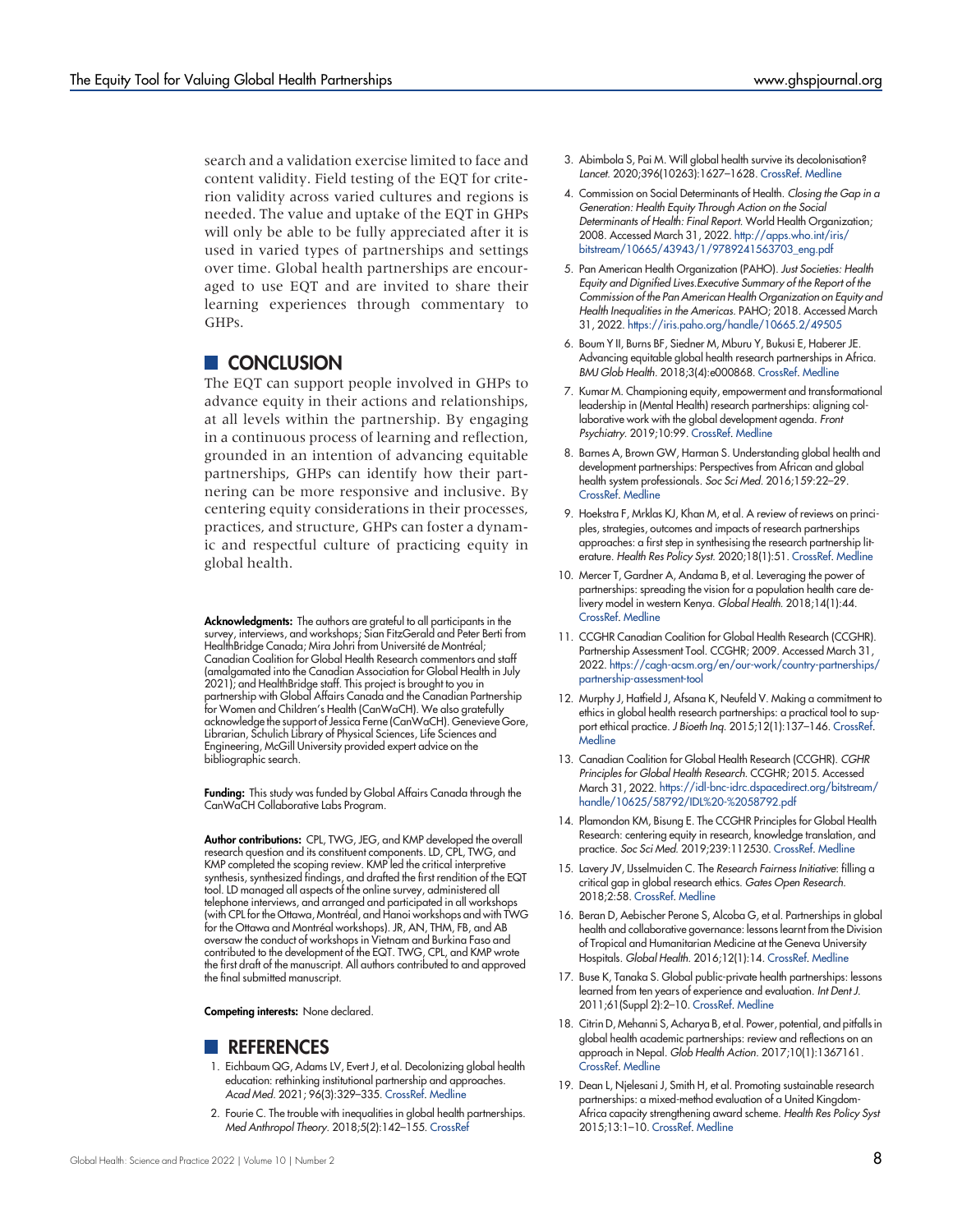- <span id="page-8-2"></span>20. El Bcheraoui C, Palmisano EB, Dansereau E, et al. Healthy competition drives success in results-based aid: Lessons from the Salud Mesoamérica Initiative. PLoS One 2017;12(10):e0187107. [CrossRef.](https://doi.org/10.1371/journal.pone.0187107) [Medline](http://www.ncbi.nlm.nih.gov/pubmed/29077731)
- <span id="page-8-3"></span>21. Herrick C, Brooks A. The binds of global health partnership: working out working together in Sierra Leone. Med Anthropol Q 2018;32 (4):520–38. [CrossRef.](https://doi.org/10.1111/maq.12462) [Medline](http://www.ncbi.nlm.nih.gov/pubmed/29968939)
- <span id="page-8-4"></span>22. John CC, Ayodo G, Musoke P. Successful global health research partnerships: what makes them work? Am J Trop Med Hyg 2016;94 (1):5–7. [CrossRef.](https://doi.org/10.4269/ajtmh.15-0611) [Medline](http://www.ncbi.nlm.nih.gov/pubmed/26483123)
- <span id="page-8-5"></span>23. Kamya C, Shearer J, Asiimwe G, Carnahan E, Salisbury N, Waiswa P, et al. Evaluating global health partnerships: a case study of a Gavi HPV vaccine application process in Uganda. Int J Heal Policy Manag. 2016;6(6):327–38. [CrossRef](https://doi.org/10.15171/ijhpm.2016.137). [Medline](http://www.ncbi.nlm.nih.gov/pubmed/28812825)
- <span id="page-8-6"></span>24. Leffers J, Mitchell E. Conceptual model for partnership and sustainability in global health. Public Health Nurs. 2011;28(1):91–102. [CrossRef.](https://doi.org/10.1111/j.1525-1446.2010.00892.x) [Medline](http://www.ncbi.nlm.nih.gov/pubmed/21198819)
- <span id="page-8-7"></span>25. Lipsky AB, Gribble JN, Cahaelen L, Sharma S. Partnerships for policy development: a case study from Uganda's costed implementation plan for family planning. Glob Heal Sci Pract. 2016;4(2):284–99. [CrossRef.](https://doi.org/10.9745/ghsp-d-15-00300) [Medline](http://www.ncbi.nlm.nih.gov/pubmed/27353621)
- <span id="page-8-8"></span>26. Neuhann F, Barteit S. Lessons learnt from the MAGNET Malawian-German Hospital Partnership: the German perspective on contributions to patient care and capacity development. Glob Heal. 2017; 13(1):50. [CrossRef](https://doi.org/10.1186/s12992-017-0270-4). [Medline](http://www.ncbi.nlm.nih.gov/pubmed/28747207)
- <span id="page-8-9"></span>27. Njelesani J, Stevens M, Cleaver S, Mwambwa L, Nixon S. International research partnerships in occupational therapy: a Canadian-Zambian case study. Occup Ther Int. 2013;20(2):75–84. [CrossRef.](https://doi.org/10.1002/oti.1346) [Medline](http://www.ncbi.nlm.nih.gov/pubmed/23533155)
- <span id="page-8-10"></span>28. Pattberg P, Widerberg O. Transnational multistakeholder partnerships for sustainable development: conditions for success. Ambio. 2016;45(1):42–51. [CrossRef](https://doi.org/10.1007/s13280-015-0684-2). [Medline](http://www.ncbi.nlm.nih.gov/pubmed/26202088)
- <span id="page-8-11"></span>29. Perez-Escamilla R. Innovative healthy lifestyles school-based publicprivate partnerships designed to curb the childhood obesity epidemic globally: lessons learned from the Mondelez International Foundation. Food Nutr Bull. 2018;39(1S):S3–21. [CrossRef](https://doi.org/10.1177/0379572118767690). [Medline](http://www.ncbi.nlm.nih.gov/pubmed/29756491)
- <span id="page-8-12"></span>30. Yarmoshuk AN, Guantai AN, Mwangu M, et al. What makes international global health university partnerships higher-value? An examination of partnership types and activities fovoured at four East African universities. Ann Glob Health. 2018;84(1):139–50. [CrossRef.](https://doi.org/10.29024/aogh.20) [Medline](http://www.ncbi.nlm.nih.gov/pubmed/30873772)
- <span id="page-8-13"></span>31. Bruen C, Brugha R, Kageni A, et al. A concept in flux: questioning accountability in the context of global health cooperation. Global Health. 2014;10:73. [CrossRef](https://doi.org/10.1186/s12992-014-0073-9). [Medline](http://www.ncbi.nlm.nih.gov/pubmed/25487705)
- <span id="page-8-14"></span>32. Coffey PS, Hodgins S, Bishop A. Effective collaboration for scaling up health technologies: a case study of the chlorhexidine for umbilical cordcare experience. Glob Health Sci Pract. 2018;6(1):178–91. [CrossRef.](https://doi.org/10.9745/ghsp-d-17-00380) [Medline](http://www.ncbi.nlm.nih.gov/pubmed/29602871)
- <span id="page-8-15"></span>33. Steenhoff AP, Crouse HL, Lukolyo H, et al. Partnerships for global child health. Pediatrics. 2017;140(4):10. [CrossRef](https://doi.org/10.1542/peds.2016-3823). [Medline](http://www.ncbi.nlm.nih.gov/pubmed/28931576)
- <span id="page-8-16"></span>34. Storr C, MacLachlan J, Krishna D, et al. Building sustainable fieldwork partnerships between Canada and India: finding common goals through evaluation. World Fed Occup Ther Bull. 2018; 74(1):34–43. [CrossRef](https://doi.org/10.1080/14473828.2018.1432312)
- <span id="page-8-17"></span>35. Upvall MJ, Leffers JM. Revising a conceptual model of partnership and sustainability in global health. Public Health Nurs 2018;35 (3):228–37. [CrossRef.](https://doi.org/10.1111/phn.12396) [Medline](http://www.ncbi.nlm.nih.gov/pubmed/29542184)
- <span id="page-8-18"></span>36. Birch AP, Tuck J, Malata A, et al. Assessing global partnerships in graduate nursing. Nurs Educ Today. 2013;33(11):1288–94. [CrossRef.](https://doi.org/10.1016/j.nedt.2013.03.014) [Medline](http://www.ncbi.nlm.nih.gov/pubmed/23664107)
- <span id="page-8-19"></span>37. Ndenga E, Uwizeye G, Thomson DR, Uwitonze E, Mubiligi J, Hedt-Gauthier BL, et al. Assessing the twinning model in the Rwandan Human Resources for Health Program: goal setting, satisfaction and perceived skill transfer. Global Heal. 2016;12:4. [CrossRef](https://doi.org/10.1186/s12992-016-0141-4). [Medline](http://www.ncbi.nlm.nih.gov/pubmed/26822614)
- <span id="page-8-20"></span>38. Sriharan A, Harris J, Davis D, et al. Global health partnerships for continuing medical education: lessons from successful partnerships. Health Sys Reform. 2016;2(3):241–253. [CrossRef.](https://doi.org/10.1080/23288604.2016.1220776) [Medline](http://www.ncbi.nlm.nih.gov/pubmed/31514597)
- <span id="page-8-21"></span>39. Underwood M, Gleeson J, Konnert C, et al. Global host partner perspectives: utilizing a conceptual model to strengthen collaboration with host partners for international nursing student placements. Public Health Nurs. 2016;33(4):351–9. [CrossRef.](https://doi.org/10.1111/phn.12258) [Medline](http://www.ncbi.nlm.nih.gov/pubmed/26956142)
- <span id="page-8-22"></span>40. Yassi A, O'Hara LM, Engelbrecht MC, et al. Considerations for preparing a randomized population health intervention trial: lessons from a South African-Canadian partnership to improve the health of health workers. Glob Health Action. 2014;7:23594. [CrossRef.](https://doi.org/10.3402/gha.v7.23594) **[Medline](http://www.ncbi.nlm.nih.gov/pubmed/24802561)**
- <span id="page-8-23"></span>41. Ridde V, Capelle F. [Global health research challenges with a North-South partnership]. Article in French. Can J Public Health. 2011; 102(2):152–6. [CrossRef.](https://doi.org/10.1007/bf03404166) [Medline](http://www.ncbi.nlm.nih.gov/pubmed/21612053)
- <span id="page-8-24"></span>42. Thiessen J, Bagoi A, Homer C, et al. Qualitative evaluation of a public private partnership for reproductive health training in Papua New Guinea. Rural Remote Health. 2018;18:4608. [CrossRef](https://doi.org/10.22605/rrh4608). [Medline](http://www.ncbi.nlm.nih.gov/pubmed/30543754)
- <span id="page-8-1"></span>43. Ramaswamy R, Kallam B, Kopic D, et al. Global health partnerships: building multi-national collaborations to achieve lasting improvements in maternal and neonatal health. Global Health. 2016;12 (1):22. [CrossRef](https://doi.org/10.1186/s12992-016-0159-7). [Medline](http://www.ncbi.nlm.nih.gov/pubmed/27206731)
- <span id="page-8-25"></span>44. Sparke M. Unpacking economism and remapping the terrain of global health. In: Kay A, Williams OD (Eds). Global Health Governance: Crisis, Institutions and Political Economy. Palgrave Macmillian; 2009:131–159.
- <span id="page-8-26"></span>45. Plamondon KM, Brisbois B, Dubent L, Larson CP. Assessing how global health partnerships function: an equity-informed critical interpretive synthesis. Global Health. (2021; 17(1):73. [CrossRef.](https://doi.org/10.1186/s12992-021-00726-z) **[Medline](http://www.ncbi.nlm.nih.gov/pubmed/34215301)**
- <span id="page-8-27"></span>46. Monette EM, McHugh D, Smith MJ, et al. Informing 'good' global health research partnerships: a scoping review of guiding principles. Glob Health Action. 2021;14:1. [CrossRef](https://doi.org/10.1080/16549716.2021.1892308). [Medline](http://www.ncbi.nlm.nih.gov/pubmed/33704024)

#### En Français

L'outil d'équité pour la valorisation des partenariats en santé mondiale

#### <span id="page-8-0"></span>Résumé

Les partenariats en santé mondiale impliquent des relations complexes entre des individus et des organisations, réunissant souvent des partenaires de pays à revenu élevé et de pays à revenu faible ou intermédiaire autour d'un travail effectué dans ces derniers. Les partenariats en santé mondiale s'inscrivent donc dans le contexte des inégalités mondiales et de leurs causes sociopolitiques et historiques sous-jacentes, telles que la colonisation. L'équité est un principe fondamental qui doit guider les partenariats en santé mondiale du début à la fin. Toutefois, la manière dont l'équité est intégrée et entretenue tout au long d'un partenariat reste un défi. Nous avons donc développé un outil simple d'utilisation permettant de valoriser un partenariat en santé mondiale tout au long de sa durée de vie, en portant une attention particulière à l'équité. L'élaboration de cet outil d'équité (l'EQT) s'est appuyée sur cinq éléments distincts: une revue exploratoire de la littérature scientifique publiée et évaluée par des pairs; une enquête en ligne et des entretiens téléphoniques de suivi; des ateliers au Canada, au Burkina Faso et au Vietnam; une synthèse interprétative critique; et un exercice de validation du contenu.